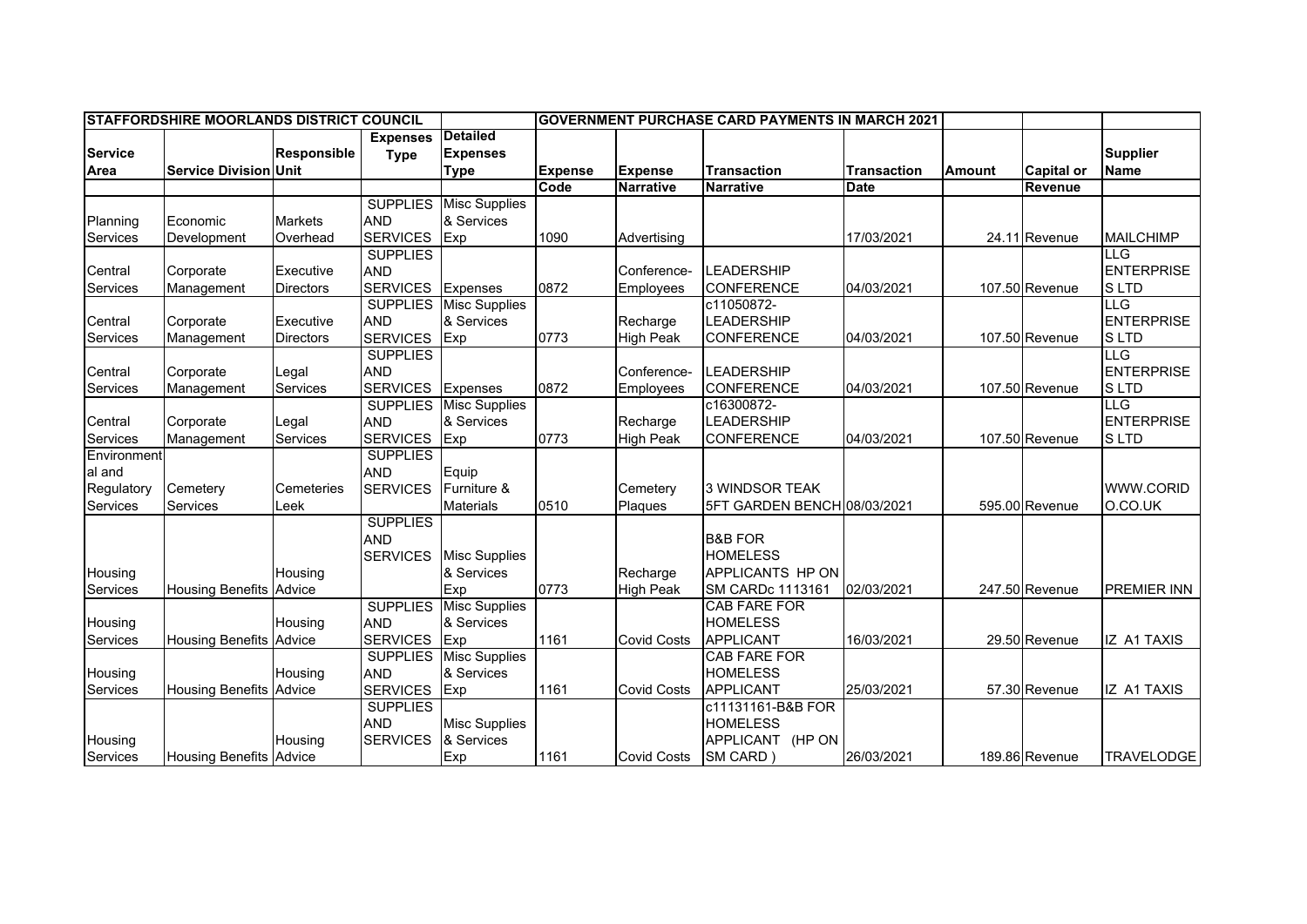|          |                                |           | <b>SUPPLIES</b> |                      |      |                    | c11131161-B&B FOR            |            |                   |                    |
|----------|--------------------------------|-----------|-----------------|----------------------|------|--------------------|------------------------------|------------|-------------------|--------------------|
|          |                                |           | <b>AND</b>      | <b>Misc Supplies</b> |      |                    | <b>HOMELESS</b>              |            |                   |                    |
| Housing  |                                | Housing   | <b>SERVICES</b> | & Services           |      |                    | APPLICANT (HP ON             |            |                   |                    |
| Services | <b>Housing Benefits Advice</b> |           |                 | Exp                  | 1161 | <b>Covid Costs</b> | SM CARD)                     | 29/03/2021 | 241.20 Revenue    | <b>TRAVELODGE</b>  |
|          |                                |           | <b>SUPPLIES</b> | <b>Misc Supplies</b> |      |                    | <b>CAB FARE FOR</b>          |            |                   |                    |
| Housing  |                                | Housing   | <b>AND</b>      | & Services           |      |                    | <b>HOMELESS</b>              |            |                   |                    |
| Services | <b>Housing Benefits Advice</b> |           | SERVICES Exp    |                      | 1161 | <b>Covid Costs</b> | <b>APPLICANT</b>             | 29/03/2021 | 44.70 Revenue     | IZ A1 TAXIS        |
|          |                                |           | <b>SUPPLIES</b> |                      |      |                    | c11131161-CAB                |            |                   |                    |
|          |                                |           | <b>AND</b>      |                      |      |                    | <b>FARE FOR</b>              |            |                   |                    |
|          |                                |           | <b>SERVICES</b> | <b>Misc Supplies</b> |      |                    | <b>HOMELESS</b>              |            |                   |                    |
| Housing  |                                | Housing   |                 | & Services           |      |                    | APPLICANT (HP ON             |            |                   |                    |
| Services | <b>Housing Benefits</b>        | Advice    |                 | Exp                  | 1161 | <b>Covid Costs</b> | SM CARD)                     | 29/03/2021 | 47.50 Revenue     | <b>IZ A1 TAXIS</b> |
|          |                                |           | <b>SUPPLIES</b> |                      |      |                    | c11131161-B&B FOR            |            |                   |                    |
|          |                                |           | <b>AND</b>      | <b>Misc Supplies</b> |      |                    | <b>HOMELESS</b>              |            |                   |                    |
| Housing  |                                | Housing   | <b>SERVICES</b> | & Services           |      |                    | APPLICANTS (HP               |            |                   |                    |
| Services | <b>Housing Benefits Advice</b> |           |                 | Exp                  | 1161 | <b>Covid Costs</b> | ON SM CARD)                  | 29/03/2021 | 111.00 Revenue    | <b>PREMIER INN</b> |
|          |                                |           | <b>SUPPLIES</b> |                      |      |                    | c11136813-B&B FOR            |            |                   |                    |
|          |                                |           | <b>AND</b>      |                      |      | Bed and            | <b>HOMELESS</b>              |            |                   |                    |
|          |                                |           | <b>SERVICES</b> | <b>Misc Supplies</b> |      | <b>Breakfast</b>   | <b>APPLICANT &amp;</b>       |            |                   |                    |
| Housing  |                                | Housing   |                 | & Services           |      |                    | Accommodati FAMILY (HP ON SM |            |                   |                    |
| Services | <b>Housing Benefits Advice</b> |           |                 | Exp                  | 6813 | on                 | CARD)                        | 30/03/2021 | 293.50 Revenue    | <b>PREMIER INN</b> |
|          |                                |           | <b>SUPPLIES</b> |                      |      |                    | c11136813-REFUND             |            |                   |                    |
|          |                                |           | <b>AND</b>      | <b>Misc Supplies</b> |      |                    | FOR BOOKING FOR              |            |                   |                    |
| Housing  |                                | Housing   | <b>SERVICES</b> | & Services           |      |                    | FAMILY (HP ON SM             |            |                   |                    |
| Services | <b>Housing Benefits</b>        | Advice    |                 | Exp                  | 1161 | <b>Covid Costs</b> | CARD)                        | 30/03/2021 | $-293.50$ Revenue | <b>PREMIER INN</b> |
|          |                                |           | <b>SUPPLIES</b> |                      |      |                    |                              |            |                   |                    |
|          |                                |           | <b>AND</b>      |                      |      |                    | c1113/1161-B&B FOR           |            |                   |                    |
|          |                                |           | <b>SERVICES</b> | <b>Misc Supplies</b> |      |                    | <b>HOMELESS</b>              |            |                   |                    |
| Housing  |                                | Housing   |                 | & Services           |      | Recharge           | APPLICANT - HP ON            |            |                   |                    |
| Services | <b>Housing Benefits</b>        | Advice    |                 | Exp                  | 0773 | <b>High Peak</b>   | <b>SM CARD</b>               | 01/04/2021 | 245.10 Revenue    | <b>TRAVELODGE</b>  |
|          |                                |           | <b>SUPPLIES</b> |                      |      |                    | <b>FLOWERS FOR 90TH</b>      |            |                   |                    |
|          |                                | Member &  | <b>AND</b>      | <b>Misc Supplies</b> |      |                    | <b>BIRTHDAY -</b>            |            |                   | <b>BLUSH</b>       |
| Central  | <b>Central Services</b>        | Electoral | <b>SERVICES</b> | & Services           |      | Corporate          | <b>CHAIRMAN TO</b>           |            |                   | FLORAL             |
| Services | to the Public                  | Services  |                 | Exp                  | 1111 | Gifts              | <b>PRESENT</b>               | 25/03/2021 | 34.00 Revenue     | <b>DESIGN</b>      |
|          |                                |           | <b>SUPPLIES</b> |                      |      |                    | c12121069-HEAVY              |            |                   |                    |
|          |                                |           | <b>AND</b>      | <b>Misc Supplies</b> |      |                    | <b>DUTY BIKE LOCKS</b>       |            |                   | AMAZON.CO.         |
| Planning | Community                      | Community | <b>SERVICES</b> | & Services           |      | Recharge           | POLICE AND CRIME             |            |                   | <b>UK</b>          |
| Services | Development                    | Planning  |                 | Exp                  | 0773 | <b>High Peak</b>   | <b>COMMISSION</b>            | 24/03/2021 | 129.48 Revenue    | <b>MU76B5G74</b>   |
|          |                                |           | <b>SUPPLIES</b> |                      |      |                    | c12121069-HEAVY              |            |                   |                    |
|          |                                |           | <b>AND</b>      | <b>Misc Supplies</b> |      |                    | <b>DUTY BIKE LOCKS</b>       |            |                   | AMAZON.CO.         |
| Planning | Community                      | Community | <b>SERVICES</b> | & Services           |      | Recharge           | POLICE & CRIME               |            |                   | <b>UK</b>          |
| Services | Development                    | Planning  |                 | Exp                  | 0773 | <b>High Peak</b>   | <b>COMMISSION</b>            | 24/03/2021 | 215.80 Revenue    | MU5H23G54          |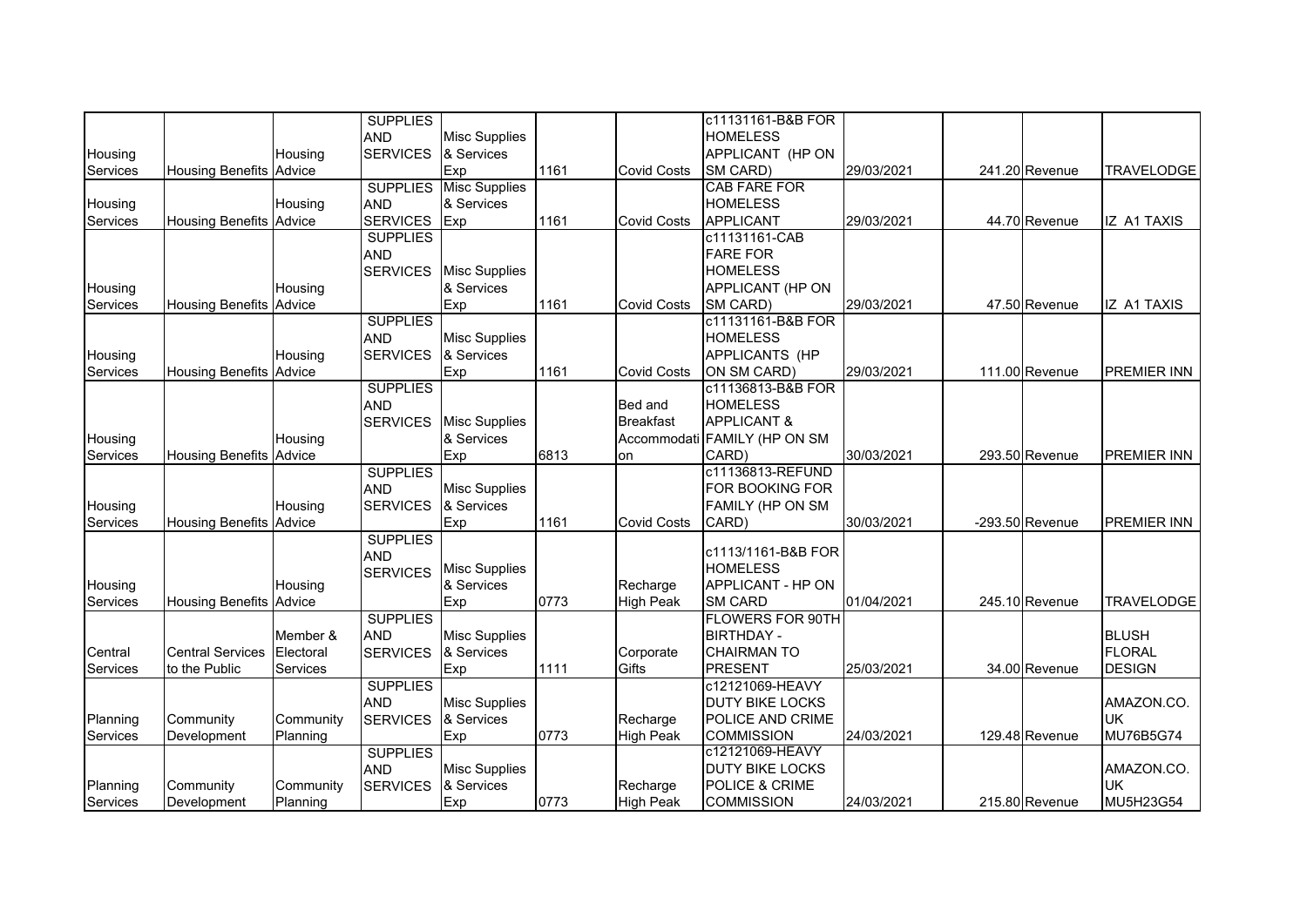|             |                         |                | <b>SUPPLIES</b>   |                      |      |                      |                                 |            |                |                   |
|-------------|-------------------------|----------------|-------------------|----------------------|------|----------------------|---------------------------------|------------|----------------|-------------------|
|             |                         |                | <b>AND</b>        |                      |      |                      |                                 |            |                |                   |
|             |                         |                | <b>SERVICES</b>   | Print/Stat &         |      |                      |                                 |            |                | AMAZON.CO.        |
| Central     | Corporate               | Central        |                   | <b>Gen Office</b>    |      |                      |                                 |            |                | <b>UK</b>         |
| Services    | Management              | administration |                   | Equip                | 0652 | Stationery           | <b>STATIONARY</b>               | 28/03/2021 | 15.36 Revenue  | MU9ED8HO4         |
|             |                         |                | <b>SUPPLIES</b>   | Print/Stat &         |      |                      |                                 |            |                | AMAZON.CO.        |
| Central     | Corporate               | Central        | <b>AND</b>        | <b>Gen Office</b>    |      |                      | <b>POST IT NOTES AND</b>        |            |                | <b>UK</b>         |
| Services    | Management              | administration | <b>SERVICES</b>   | Equip                | 0652 | Stationery           | <b>STATIONARY</b>               | 26/03/2021 | 15.36 Revenue  | MU1355MH4         |
|             |                         |                | <b>SUPPLIES</b>   | Print/Stat &         |      |                      |                                 |            |                |                   |
| Central     | Corporate               | Central        | <b>AND</b>        | <b>Gen Office</b>    |      |                      | POLY POCKETS FOR                |            |                | <b>RYMANBUSIN</b> |
| Services    | Management              | administration | <b>SERVICES</b>   | Equip                | 0652 | Stationery           | <b>RING BINDERS</b>             | 29/03/2021 | 50.57 Revenue  | <b>ESS.COM</b>    |
|             |                         |                | <b>SUPPLIES</b>   | <b>Misc Supplies</b> |      |                      | c19520652-TONER                 |            |                |                   |
| Central     | Corporate               | Central        | <b>AND</b>        | & Services           |      | Recharge             | <b>INK FOR HP</b>               |            |                | <b>TONER INK</b>  |
| Services    | Management              | administration | <b>SERVICES</b>   | Exp                  | 0773 | <b>High Peak</b>     | <b>STATIONARY</b>               | 30/03/2021 | 105 Revenue    | <b>ONLINE</b>     |
| Environment |                         |                |                   |                      |      |                      |                                 |            |                |                   |
| al and      |                         |                | <b>SUPPLIES</b>   | <b>Misc Supplies</b> |      |                      |                                 |            |                | <b>SP</b>         |
| Regulatory  | Environmental           | Env Health -   | <b>AND</b>        | & Services           |      |                      | <b>SNEEZE GUARD</b>             |            |                | <b>SCREENWAR</b>  |
| Services    | Health                  | Admin          | <b>SERVICES</b>   | Exp                  | 1161 | <b>Covid Costs</b>   | PARTITION SCREEN 31/03/2021     |            | 330.83 Revenue | <b>EHOUSE</b>     |
|             |                         | Post Entry     |                   |                      |      |                      | <b>PREMISES</b>                 |            |                |                   |
|             |                         | and            |                   | Indirect             |      |                      | <b>CLOSURE ORDERS</b>           |            |                | <b>LLG</b>        |
| Central     | Corporate               | Corporate      | EMPLOYEE employee |                      |      |                      | TRAINING - an officer           |            |                | <b>ENTERPRISE</b> |
| Services    | Management              | Training       | S                 | expenses             | 0050 | Staff Training (50%) |                                 | 12/03/2021 | 62.5 Revenue   | <b>SLTD</b>       |
|             |                         | Post Entry     |                   |                      |      |                      | <b>PREMISES</b>                 |            |                |                   |
|             |                         | and            | <b>SUPPLIES</b>   | <b>Misc Supplies</b> |      |                      | <b>CLOSURE ORDERS</b>           |            |                | LLG               |
| Central     | Corporate               | Corporate      | <b>AND</b>        | & Services           |      | Recharge             | TRAINING - an officer           |            |                | <b>ENTERPRISE</b> |
| Services    | Management              | Training       | <b>SERVICES</b>   | Exp                  | 0773 | <b>High Peak</b>     | (50%)                           | 12/03/2021 | 62.5 Revenue   | S LTD             |
|             |                         |                |                   | Indirect             |      |                      |                                 |            |                | <b>INSTIT OF</b>  |
| Central     | <b>Central Services</b> | Emergency      | EMPLOYEE employee |                      |      | Professional         | <b>MEMBERSHIP FEE</b>           |            |                | <b>OCCPTNL</b>    |
| Services    | to the Public           | Planning       | S                 | expenses             | 0006 | Fees                 | FOR an officer (50%)            | 16/03/2021 | 84 Revenue     | <b>SAFE</b>       |
|             |                         |                | <b>SUPPLIES</b>   | <b>Misc Supplies</b> |      |                      |                                 |            |                | <b>INSTIT OF</b>  |
| Central     | <b>Central Services</b> | Emergency      | <b>AND</b>        | & Services           |      | Recharge             | <b>MEMBERSHIP FEE</b>           |            |                | <b>OCCPTNL</b>    |
| Services    | to the Public           | Planning       | <b>SERVICES</b>   | Exp                  | 0773 | <b>High Peak</b>     | FOR an officer (50%)            | 16/03/2021 | 84 Revenue     | <b>SAFE</b>       |
|             |                         | Post Entry     |                   |                      |      |                      | <b>SAFER</b>                    |            |                |                   |
|             |                         | and            |                   | Indirect             |      |                      | <b>RECRUITMENT</b>              |            |                |                   |
| Central     | Corporate               | Corporate      | EMPLOYEE employee |                      |      |                      | <b>TRAINING COURSE</b>          |            |                |                   |
| Services    | Management              | Training       | S                 | expenses             | 0050 |                      | Staff Training an officer (50%) | 19/03/2021 | 7.5 Revenue    | <b>HSQE LTD</b>   |
|             |                         | Post Entry     |                   |                      |      |                      | <b>SAFER</b>                    |            |                |                   |
|             |                         | and            | <b>SUPPLIES</b>   | <b>Misc Supplies</b> |      |                      | <b>RECRUITMENT</b>              |            |                |                   |
| Central     | Corporate               | Corporate      | <b>AND</b>        | & Services           |      | Recharge             | <b>TRAINING COURSE</b>          |            |                |                   |
| Services    | Management              | Training       | <b>SERVICES</b>   | Exp                  | 0773 | <b>High Peak</b>     | an officer (50%)                | 19/03/2021 | 7.5 Revenue    | <b>HSQE LTD</b>   |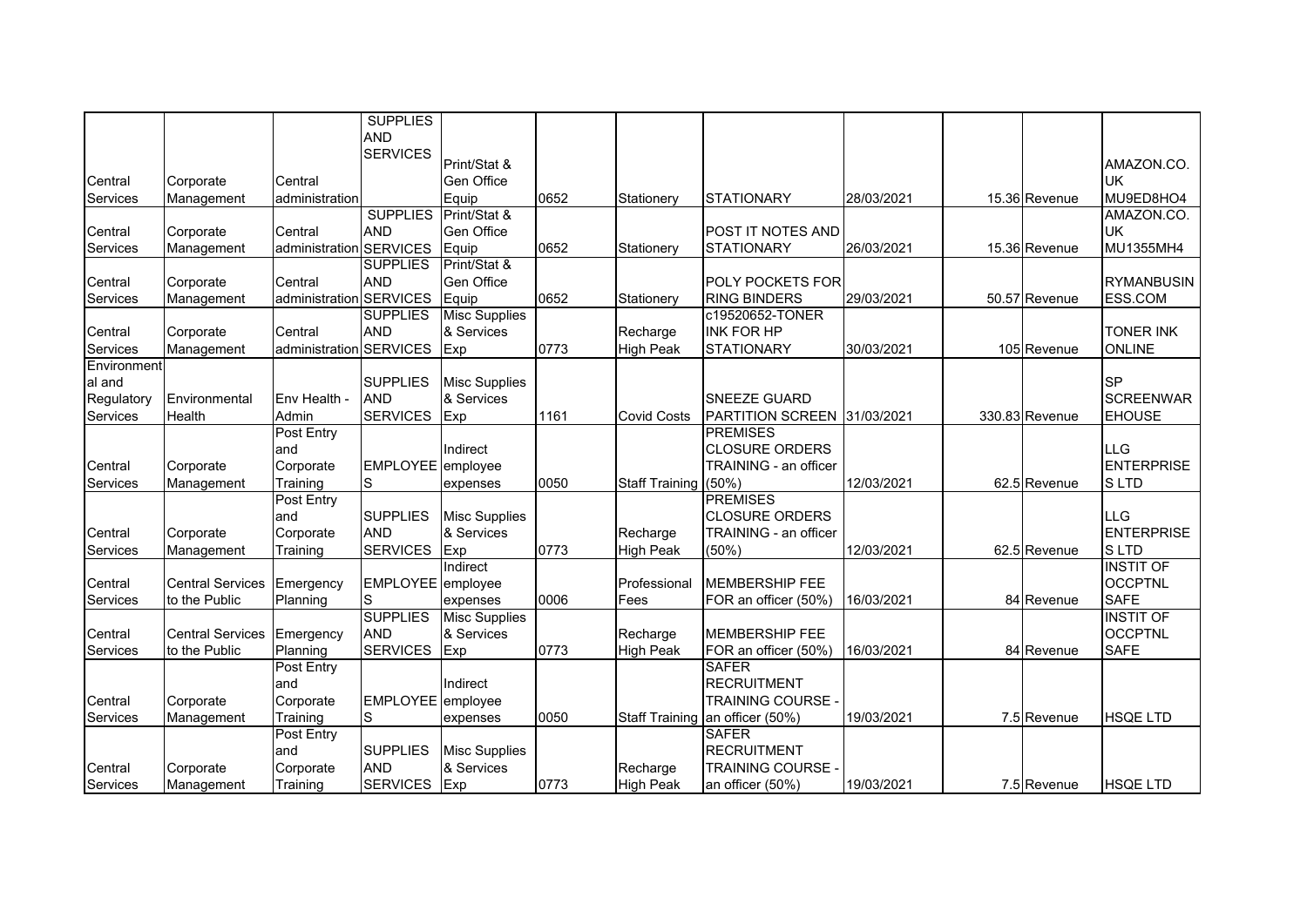|                 |                         | Post Entry         |                               |                      |      |                  | <b>SAFER</b>                        |            |                |                    |
|-----------------|-------------------------|--------------------|-------------------------------|----------------------|------|------------------|-------------------------------------|------------|----------------|--------------------|
|                 |                         | and                |                               | Indirect             |      |                  | <b>RECRUITMENT</b>                  |            |                |                    |
| Central         | Corporate               | Corporate          | EMPLOYEE employee             |                      |      |                  | <b>TRAINING COURSE -</b>            |            |                |                    |
| <b>Services</b> | Management              | Training           | S                             | expenses             | 0050 |                  | Staff Training an officer (50%)     | 24/03/2021 | 7.5 Revenue    | <b>HSQE LTD</b>    |
|                 |                         | Post Entry         |                               |                      |      |                  | <b>SAFER</b>                        |            |                |                    |
|                 |                         | land               | <b>SUPPLIES</b>               | <b>Misc Supplies</b> |      |                  | <b>RECRUITMENT</b>                  |            |                |                    |
| Central         | Corporate               | Corporate          | <b>AND</b>                    | & Services           |      | Recharge         | <b>TRAINING COURSE</b>              |            |                |                    |
| <b>Services</b> | Management              | Training           | <b>SERVICES</b>               | Exp                  | 0773 | <b>High Peak</b> | an officer (50%)                    | 24/03/2021 | 7.5 Revenue    | <b>HSQE LTD</b>    |
|                 |                         |                    |                               | Indirect             |      |                  |                                     |            |                |                    |
| Central         | Corporate               | Corporate          | EMPLOYEE employee             |                      |      | Professional     | <b>MEMBERSHIP FEE</b>               |            |                | WWW.CIPFA.         |
| Services        | Management              | Policy             | S                             | expenses             | 0006 | Fees             | FOR an officer (50%)                | 29/03/2021 | 166 Revenue    | ORG.UK             |
|                 |                         |                    | <b>SUPPLIES</b>               | <b>Misc Supplies</b> |      |                  |                                     |            |                |                    |
| Central         | Corporate               | Corporate          | <b>AND</b>                    | & Services           |      | Recharge         | <b>MEMBERSHIP FEE</b>               |            |                | WWW.CIPFA.         |
| Services        | Management              | Policy             | <b>SERVICES</b>               | Exp                  | 0773 | <b>High Peak</b> | FOR an officer (50%)                | 29/03/2021 | 166 Revenue    | ORG.UK             |
|                 |                         |                    |                               |                      |      |                  |                                     |            |                |                    |
|                 |                         |                    | <b>SUPPLIES</b>               | Misc Supplies        |      |                  | c21177048-MONITOR                   |            |                |                    |
| Central         | <b>Central Services</b> | Register of        | <b>AND</b>                    | & Services           |      | Recharge         | AND PC FOR SMDC                     |            |                | <b>BUYITDIRECT</b> |
| <b>Services</b> | to the Public           | Electors           | <b>SERVICES</b>               | Exp                  | 0773 | <b>High Peak</b> | ELECTIONS (50%)                     | 04/03/2021 | 740.27 Revenue | CO UK              |
|                 |                         |                    |                               |                      |      |                  |                                     |            |                |                    |
|                 |                         |                    | <b>SUPPLIES</b>               | <b>Misc Supplies</b> |      |                  | c21197048-MONITOR                   |            |                |                    |
| Central         | <b>Central Services</b> | Register of        | <b>AND</b>                    | & Services           |      | Recharge         | AND PC HPBC                         |            |                | <b>BUYITDIRECT</b> |
| Services        | to the Public           | Electors           | <b>SERVICES</b>               | Exp                  | 0773 | <b>High Peak</b> | ELECTIONS (50%)                     | 04/03/2021 | 740.27 Revenue | CO UK              |
|                 |                         |                    |                               |                      |      |                  |                                     |            |                |                    |
|                 |                         |                    |                               |                      |      |                  | TP-LINK EAP110                      |            |                |                    |
| Central         |                         |                    | <b>SUPPLIES</b><br><b>AND</b> | Communicatio<br>ns & |      | Hardware-        | <b>WIRELESS ACCESS</b><br>POINT FOR |            |                | <b>BUYITDIRECT</b> |
| <b>Services</b> | Corporate               | <b>IT Services</b> | <b>SERVICES</b>               | Computing            | 0845 | <b>Misc</b>      | NORTHGATE (50%)                     | 08/03/2021 | 38.35 Revenue  | CO UK              |
|                 | Management              |                    |                               |                      |      |                  |                                     |            |                |                    |
|                 |                         |                    |                               |                      |      |                  | c13600845-TP-LINK                   |            |                |                    |
|                 |                         |                    | <b>SUPPLIES</b>               | <b>Misc Supplies</b> |      |                  | <b>EAP110 WIRELESS</b>              |            |                |                    |
| Central         | Corporate               |                    | <b>AND</b>                    | & Services           |      | Recharge         | <b>ACCESS POINT FOR</b>             |            |                | <b>BUYITDIRECT</b> |
| <b>Services</b> | Management              | <b>IT Services</b> | <b>SERVICES</b>               | Exp                  | 0773 | <b>High Peak</b> | NORTHGATE (50%)                     | 08/03/2021 | 38.35 Revenue  | CO UK              |
|                 |                         |                    | <b>SUPPLIES</b>               |                      |      |                  |                                     |            |                |                    |
| Central         | Corporate               |                    | <b>AND</b>                    |                      |      | Professional     | MONTHLY PAYMENT                     |            |                | <b>ADOBE</b>       |
| <b>Services</b> | Management              | Media              | <b>SERVICES</b>               | Services             | 0800 | Fees             | FOR an officer (50%)                | 11/03/2021 | 12 Revenue     | <b>STOCK</b>       |
|                 |                         |                    |                               |                      |      |                  |                                     |            |                |                    |
|                 |                         |                    | <b>SUPPLIES</b>               | Misc Supplies        |      |                  | c10860800-                          |            |                |                    |
| Central         | Corporate               |                    | <b>AND</b>                    | & Services           |      | Recharge         | MONTHLY PAYMENT                     |            |                | <b>ADOBE</b>       |
| Services        | Management              | Media              | <b>SERVICES</b>               | Exp                  | 0773 | <b>High Peak</b> | FOR an officer (50%)                | 11/03/2021 | 11.99 Revenue  | <b>STOCK</b>       |
|                 |                         |                    |                               |                      |      |                  |                                     |            |                |                    |